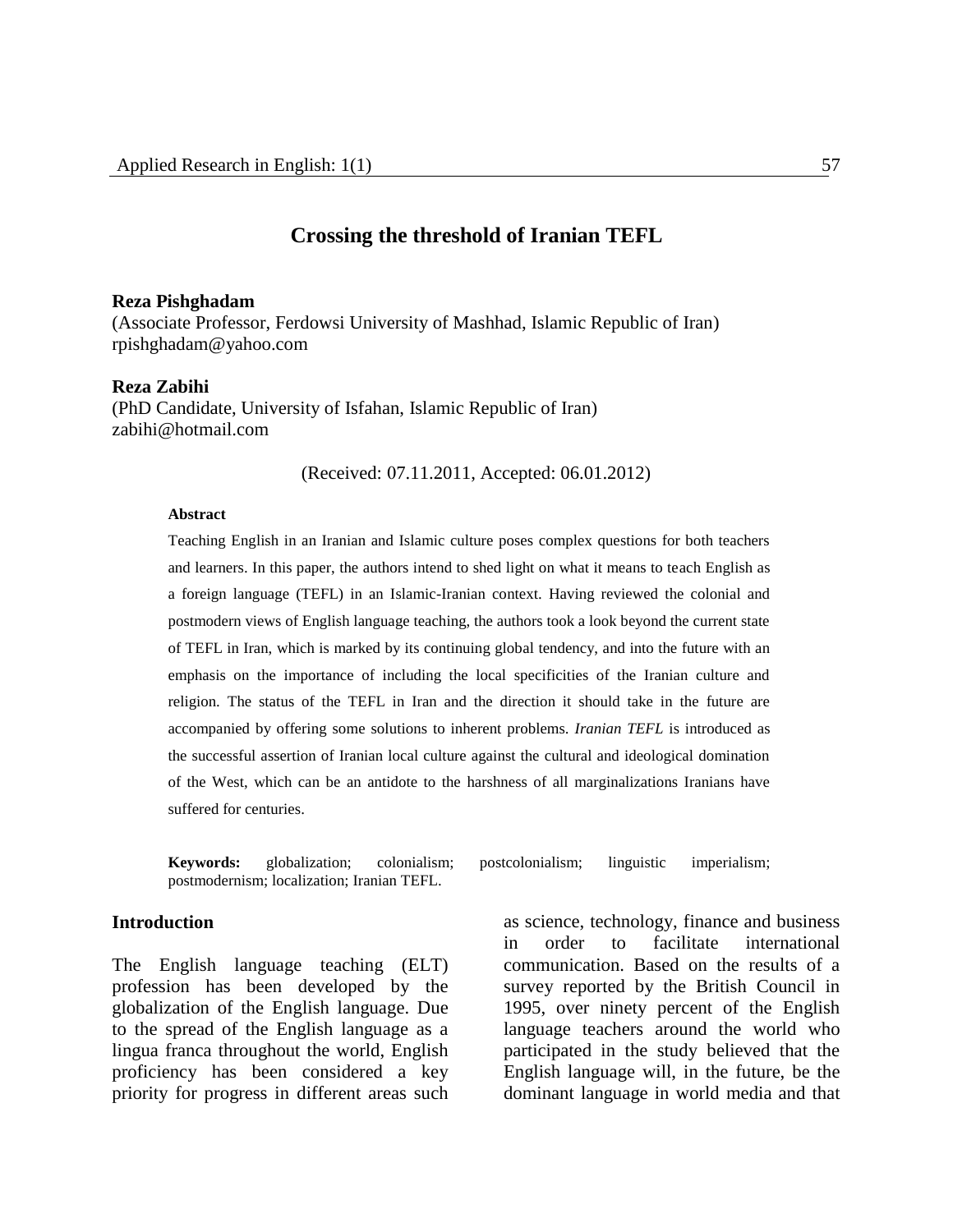it will be the world's language for the next twenty-five years (Crystal, 2003).

In one sense, globalization refers to the flow of information, along with educational and expert access as well as communication across borders (Wong, 2007). Consequently, globalization has undoubtedly facilitated the transmission of knowledge throughout the world the outcome of which has mostly been observed in the context of education (Carnoy, 2005). It is beyond any doubt that in this process, the English language \_ as an international language \_ plays a pivotal role. Despite its wonderful appearance, however, globalization is regarded as the agent of social inequality (McMichael, 2008). Most importantly, it has a propensity for the homogeneity of cultural norms and values (Stromquist & Monkman, 2000). That is to say, the foreign countries are supposed to give up their own cultural values and adopt the American way of life. That is why globalization, in Giddens' (2000) words, is almost equal to westernization or, more specifically, Americanization.

When it comes to English education, globalization directly influences the form of English and the method through which it should be taught in foreign countries. As Matsunuma (2011) has recently put it, the education system whose obligation is to close the gap between the developed and developing countries, is ironically making the gap wider. She further argues that English language teachers need to face the reality that "not only is the English language itself an obstacle to some learners but also technological access and cultural innuendos within curriculum have created, arguably, a silent form of virtual imperialism" (p. 36).

In the following paragraphs, the ELT field will be discussed with regards to the colonial and postmodern eras, along with the need for the localization of English, granted the fact that the cultural identities of the English language learners around the world must be respected, embraced, and accepted as legitimate. Next, the authors will refer to the EFL context of Iran, and via discussing some inherent problems which, if not resolved, may put the cultural and religious identities of Iranian learners of English in jeopardy, will further argue that the field of TEFL in Iran is in urgent need of critical reconsiderations.

### **Colonialism and English Language Teaching**

The English language has become a global language due to its colonial and imperialist history (Pennycook, 1994; Phillipson, 1992). In fact, the spread of English has been orchestrated first and foremost by the professionals in Core countries such as the UK, USA and Canada (Phillipson, 1986). In his attempts to demonstrate linguistic (or language) imperialism, Kachru (1985) proposed a concentric model of global Englishes including three circles, namely the inner-circle whose ownership is taken solely by the native English-speaking countries, the outer-circle which comprises countries that use English as an additional language, and the expanding-circle which involves those countries which need English for international communication. He further argued that the nexus between these concentric circles reflects an unequal state of power, and that such a relationship negatively influences the cultures of those societies in which English spreads.

58 Crossing the Threshold of Iranian TEFL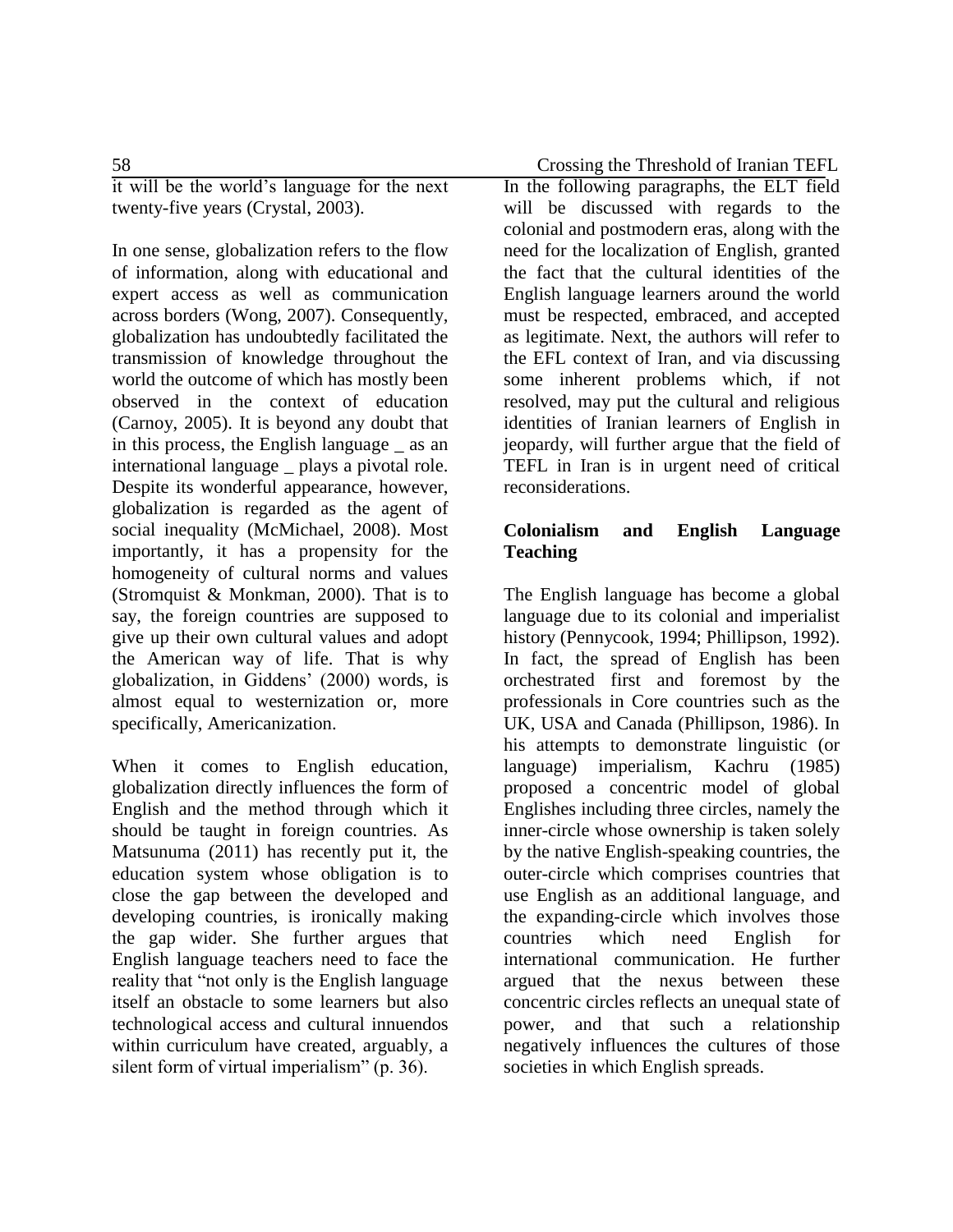In addition, Phillipson (1992), whose aim was to preserve minority languages, has questioned the economic, linguistic, and cultural motives of the ELT profession. He has shown concerns about the fact that English-speaking professionals view the ELT field as a business whose aim is to provide significant economic gains for their countries' industries to such an extent that it makes us cast doubt upon the identity of the ELT field as to whether it is really a profession or an industry. On the other hand, these professionals do not seem to be much worried about ethical language teaching, i.e. language teaching aimed solely at empowering learners; they merely intend to improve their trade and protect investments overseas.

In another vein of argument, Kachru (1988) contends that the English-speaking countries such as, the United Kingdom, the United States, Australia and Canada have always wanted to maintain the gap between the colonizer and the colonized countries (those nations outside of the English-speaking countries such as, Iran, Malaysia, India, Saudi Arabia, Syria and Turkey, to name just a few). That is to say, the English language was considered a tool of power in the hands of colonizers not only to further marginalize and bulldoze the peripheral countries but also to stereotype, dehumanize and treat them as undistinguishable masses (Said, 1978), the acts which were condemned by many prominent critics (e.g., Ashcroft, 2001; DeGraff, 2005; Hornscheidt, 2008; Kachru, 1996; Karmani, 2005; Pennycook, 1998; Phillipson, 1992).

In the case of English language teaching, the English-speaking professionals have gone too far in constructing images of the nonnative learners of English. These images have now become stereotypes for the whole populations of the periphery countries. For example, Malay people are depicted as merely good imitators who lack originality in thought and culture (Alatas, 1977). Arabs are also seen as dogmatic, narrow-minded people (Porter, 1994). Moreover, Chinese students' resistance to informal class discussion is interpreted as their backwardness (Pennycook, 1994). Unfortunately, these biased stereotypes have been overgeneralized to all Asian students to such an extent that they are generally thought to be lacking the skills for evaluation and critical thinking (Samuelowicz, 1987). It has also been argued that Asian learners are not willing to take part in class discussions (Devos, 2003; Liu & Jackson, 2008). Besides, unfair evaluation of international students merely on the basis of their non-native accent can lead to these learners being granted lower grades in most classroom activities (Munro, Derwing & Sato, 2006; Nakane, 2006).

Pennycook (1994) finds part of Phillipson's (1986, 1992) argument about the notion of "English linguistic imperialism" convincing that ELT is an outcome of imperialism due to its intact representation of the values and beliefs of the Core countries. To give but one example of Phillipson's English linguistic imperialism, it might be useful to return to Daniel Defoe's (1910) *Robinson Crusoe* in which Crusoe sought to teach Friday, a black slave, "everything that was proper to make him useful, handy and helpful" (p. 195). Therefore, instead of teaching Friday's own language, Crusoe made every attempt to teach him the English language, the fact that is exemplary of the global spread of English,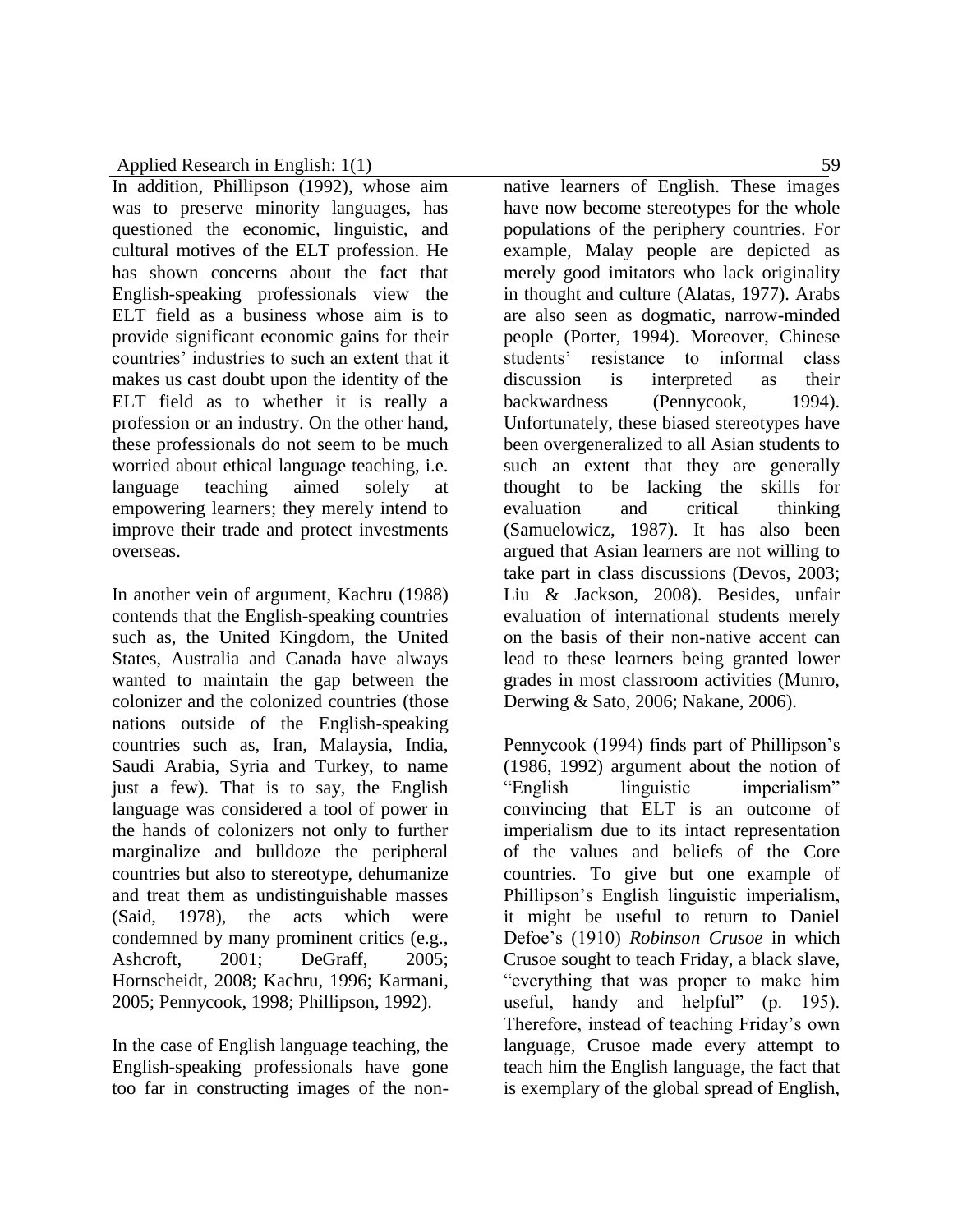along with its political, economic, and ideological implications.

As shown above, English language teaching has been a tool in the service of colonizers for a long time. Not surprisingly, ELT theories and practices also represent aspects of the dominant, i.e. Western, culture. Accordingly, in a propensity to marginalize other languages as well as their cultures, Western teaching methods are also deemed to be superior to other traditional ones (Ha, 2004). From a traditional, colonialist perspective, the native English-speaking teacher is regarded as the best English language teacher, and monolingual instruction as the best form of teaching the English language. This is in line with Said's (1993) remarks that imperialism should be examined not only in relation to material exploitation and control but also in terms of cultural practices, theories and attitudes. Such exploitation in Freire's (1985) words is called 'cultural invasion' in which "invaders penetrate the cultural context of another group, in disrespect of the latter's potentialities; they impose their own view of the world upon those they invade and inhibit the creativity of the invaded by curbing their expression" (p. 133).

Simply put, a great part of linguistic imperialism involves cultural imperialism. That is to say, the spread of English around the globe has brought forth the idea that the Western culture is superior to the culture of the periphery countries, as are the theories of English language teaching they tend to prescribe. Such a view of culture is endemic to a great deal of the ELT profession. Hence, as Phillipson (1992) puts it, the English language imperialism still continues in the sense that the linguistic and cultural realms

60 Crossing the Threshold of Iranian TEFL

of the Periphery countries are being controlled by professionals in the Core countries. For example, the English language in India is said to be a "means of continuing the suppression of Indian thought, and of preserving an alien, elite culture" (Tully, 1997, p. 157).

A major drawback of such linguistic and cultural domination is ESL/EFL learners' loss of identity. This unfortunate phenomenon is still prevalent in English language classrooms when learners are asked to assume English names. According to Pennycook (1998), renaming learners is a sign of disrespect, contempt and insensitivity to the different linguistic, historical and cultural backgrounds the learners bring to the language classrooms. The same ethnocentrism is observed in Defoe's novel "Robinson Crusue" when Crusoe shows a sort of indifference and disrespect to Friday's identity by renaming him and asking the black man to call him 'master'.

### **English Language Teaching in postmodern era**

However, the time finally arrived when the political, social, economic and ideological domination of England, as one of the largest colonizers and imperial powers in the world, began to diminish thanks to the emergence of Postcolonialism as a liberation movement. Postcolonialism significantly delegitimized authority and opted for a more egalitarian society (Pishghadam & Mirzaee, 2008). When it comes to SLA, the aim of Postcolonialism is to decolonize the colonized ELT (Bressler, 2007).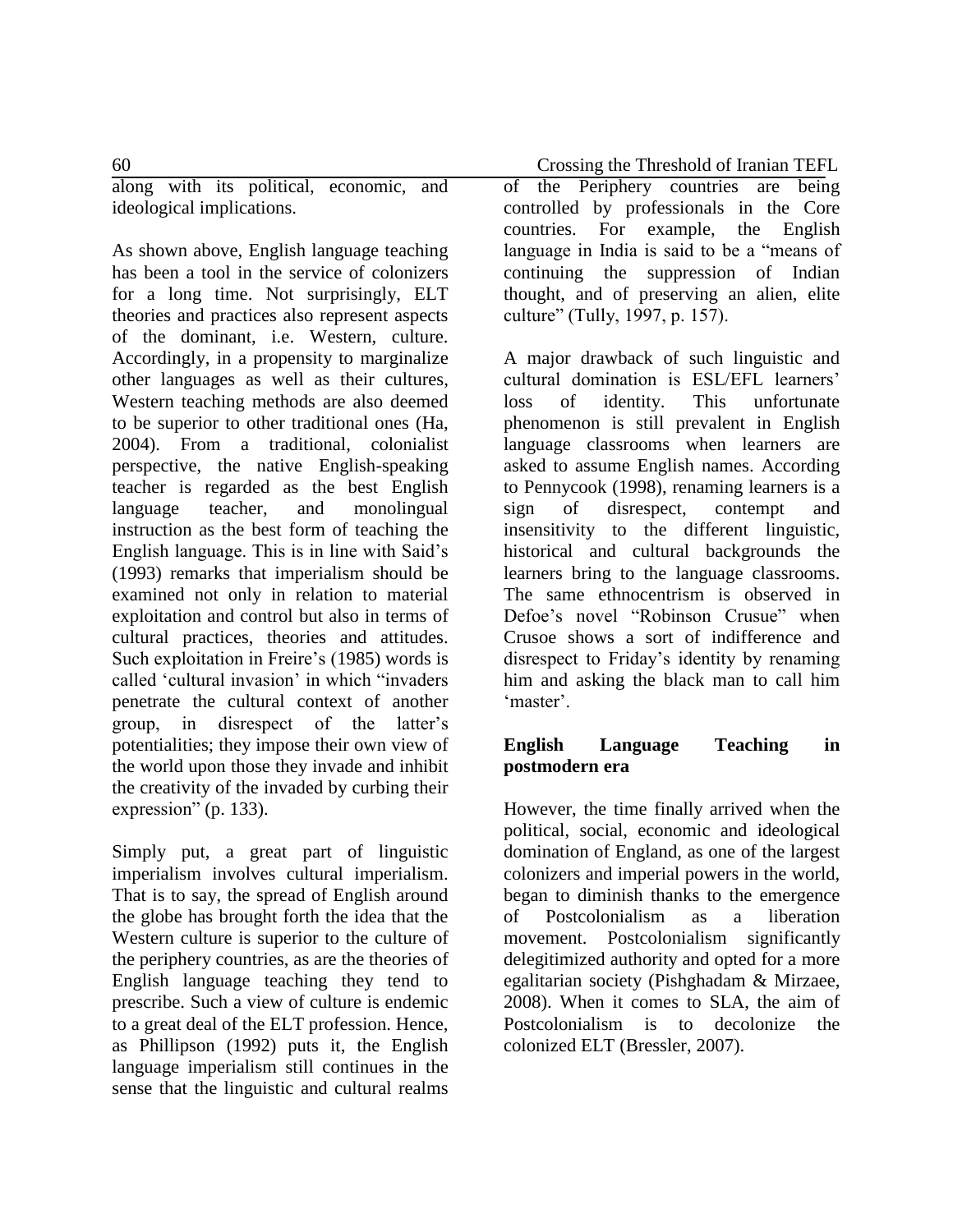During the 1960s and 1970s, Postmodernism, along with its elements of subjectivism, constructivism, relativism, localism, and pragmatism, cast doubt upon the credibility of the mainstream Western scientific practice (Kuhn, 1962). Accordingly, during the postmodern era of ELT, the idea of method which was associated with colonialism was put into serious question by many prominent critics such as Kumaravadivelu (1994, 2003), Pennycook (1989), Prabhu (1990), Richards (2003), and Stern (1991). These critics denounced the idea of method on the grounds that, in Brown's (2000) words, it tended to introduce a set of specified classroom techniques to be prescribed for a wide variety of contexts and audiences around the world.

Most importantly, Kumaravadivelu (2003) regards the concept of method as a way of marginalization in the sense that it "valorizes everything associated with the colonial Self and marginalizes everything associated with the subaltern Other" (p. 541). From the theorizer's point of view, each teaching method, be it a languagecentered, learner-centered, or learningcentered one, is a composite of theoretical principles and classroom procedures. From the teacher's point of view, on the other hand, none of these methods can be realized in the emergent classroom conditions (Kumaravadivelu, 1994) because they are not informed by actual classroom experience but are awkwardly imported into the classroom (Nunan, 1991; Pennycook, 1989; Richards, 1989).

Therefore, Kumaravadivelu (1994, 2003) encourages the practitioners of the ELT field to find an organized, meaningful, and

relevant *alternative to method* instead of an *alternative method*. He further argues that in order to decolonize the English language teaching, there is a need to shift from the notion of method to the notion of postmethod. Inspired by Widdowson (1990), who believed that the connection between theory and practice can only be realized through the immediate act of teaching, Kumaravadivelu (1994) introduces the idea of "principled pragmatism" whereby classroom learning is supposed to be shaped and controlled by teachers as a result of their sense of plausibility, or their subjective understanding of their own teaching (Prabhu, 1990). Such understanding should therefore be sensitive to English language practitioners', and not theorizers', local needs.

Another contribution of Postmodernism to the ELT field was that native speakers were no longer considered the sole owners of the English language and native-like pronunciation was no more considered to be the only English proficiency benchmark. For this reason, learners were allowed to violate the British and American pronunciations and structures unless these violations made their language unintelligible. Accordingly, many scholars (e.g., Swales, 1993; Walker, 2001; Widdowson, 2003) contend that there is no longer any particular distinction between the native and non-native speakers of English, and that non-native speakers have now taken the ownership, through appropriation, of the English language.

Moreover, during the postmodern era of ELT, the idea of *World English* was replaced with the notion of *World Englishes*, with an emphasis on the inclusivity and pluricentricity of new varieties of English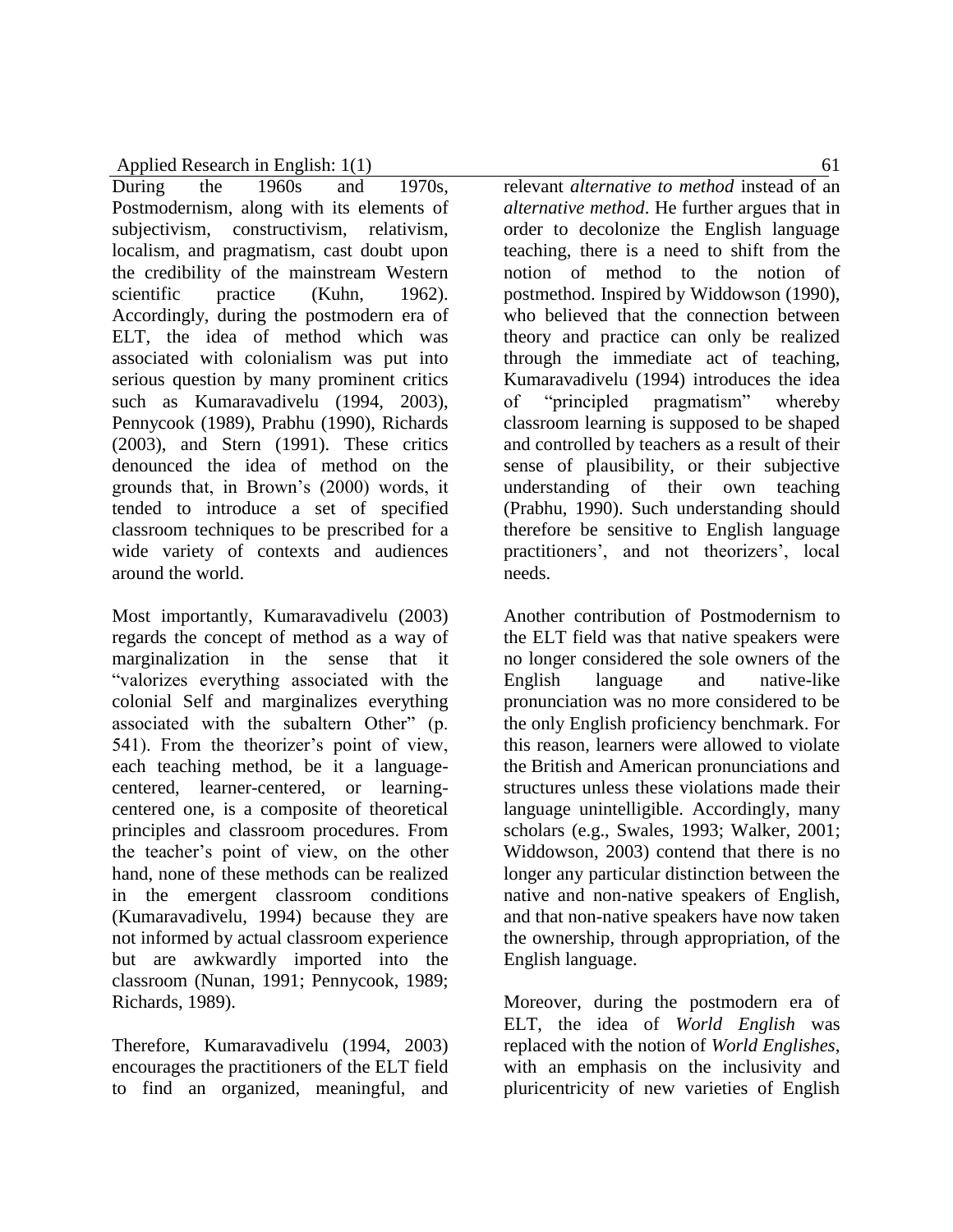62 Crossing the Threshold of Iranian TEFL

(Kachru, 1982). To rest solely on the Standard English was, as Kachru (1990) states, inadequate. Hence, instead of adhering to the norms of one global language, i.e. British or American English, learners were allowed to use varieties of the same language. Therefore, in the process of learning English as an international language, learners were not necessarily recommended to internalize the cultural values of English native speakers (Smith, 1976). Moreover, in this process, the ownership of the English language became de-nationalized (Smith, 1976; Widdowson, 1994). Last, but by no means least, learning the English language entailed enabling learners to communicate their ideas and cultural values to others (Smith, 1976). In this way, the juggernaut of the Standard English was bound to diminish due to the emergence of other language varieties.

As Widdowson (2003, p. 46) puts it, "the point about the control of people by language is that it is bound to fail because as soon as the language is used it cannot be kept under your control. People appropriate it." That is to say, the English language is not a set of stable forms or norms; rather, it is a language which can be employed in diverse ways for different purposes. The ESL textbooks which allocate units to the variations and adaptations of the English language are but some examples in this regard. In fact, postmodernism may be regarded as the cultural crisis of the Western countries in the sense that they are not the unchallenged center of the world any more, and that other cultural possibilities are increasingly being generated and introduced to the world (Young, 1990).

the ELT profession in other ways as well. For example, the teacher-centered instructivism of the modern era was replaced by learner-centered constructivism (Cahoone, 2003). Moreover, more importance was attached to the styles and strategies of individual learners and teachers (Oxford, 1990; O'Malley & Chamot, 1990; Reid, 1987) thanks to Gardner's (1983) proposal of the diversity, and not unity, of intelligences. There was also another line of argument, namely chaos/complexity theory, which Larsen-Freeman (1997) applied to TESOL, and maintained that second language learning is a complex, dynamic, non-linear, emergent, unpredictable and selforganizing system. Finally, as another element of Postmodernism, the emergence of critical theories (Pennycook, 1999) is, as Kumaravadivelu (2006a) says, concerned with "connecting the word with the world," "recognizing language as ideology, not just as system," "extending the educational space to the social, cultural, and political dynamics of language use," and "creating the cultural forms and interested knowledge that give meaning to the lived experiences of teachers and learners" (p. 70).

Postmodernism seems to have influenced

To summarize thus far, English is no longer the property of the Core countries; rather, it is now the property of whoever chooses to speak it (Pennycook, 1998). Even the universality of Western teaching methodologies has been discredited by many scholars such as Ellis (1996), Kramsch and Sullivan (1996), Pennycook (1994, 2010) and Phillipson (1992).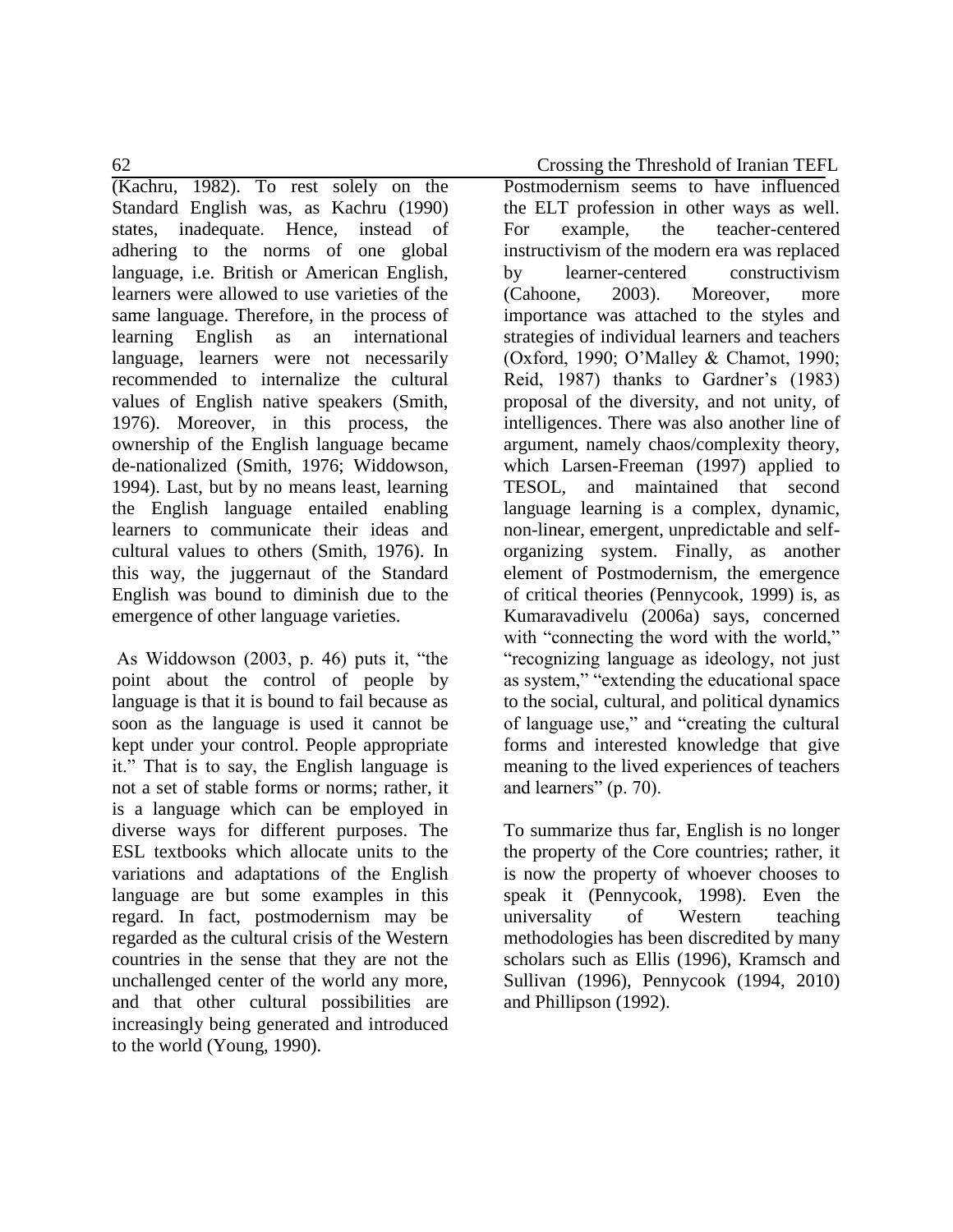# **Localization in English Language Teaching**

Although one liability of Postmodernism was to liberate the colonized countries from the confines of the Core countries, it seems that the effects of colonialism on colonized nations still linger today (Pennycook, 1998). A major part of these effects are cultural issues which, Pennycook believes, have survived colonialism and still live on in many forms today.

In the context of language teaching, a composite of sociopolitical and historical factors is involved in shaping a learner's self-identity and voice (Kumaravadivelu, 2006b). As Weedon (1997) has correctly pointed out, language is "the place where actual and possible forms of social organization and their likely social and political consequences are defined and contested. Yet it is also the place where our sense of ourselves, our subjectivity, is constructed" (p. 21). This seems to be even more applicable to L2 learning where languages and cultures come into a close contact. Norton (2000) maintains that this contact between the cultures of two languages can lead to identity conflicts among learners. Therefore, there is always a danger that language teachers might ignore the sociocultural conditions that form learners' identity in the classroom.

Accordingly, Pennycook (1998) calls for a movement towards the de-colonization of the English language, seeking alternative possibilities which, he states, "need to be in our classes, our English classes, our linguistics and applied linguistics classes, our ESL classes, our teaching materials. We need to work in and against English to find

cultural alternatives to the cultural constructs of colonialism; we desperately need something different" (pp. 217-8). Deeply inspired by Foucault's (1973) concepts of discourse and power, Pennycook further warns us that the unequal status of the colonizer and the colonized will persist, unless ELT professionals in Periphery countries try their best to separate the discourses of colonialism from the English language and to introduce alternative discourses around the world.

Having denied both the total efficiency of the Western ELT and the total inefficiency of its Asian version, Pennycook (1994) suggested that "perhaps language – and particularly English as an international language – should also be replaced by a vision of powerful discursive formations globally and strategically employed" (p. 64). That is to say, English language teaching professionals around the world should appropriate the language, along with the materials for teaching the English language, to the local specificities and the situated conditions of their own countries.

This is quite in line with Giroux and Aronowitz's (1991) statement which refers to teachers as 'transformative intellectuals' rather than merely professionals whose first and foremost job is to transfer a body of knowledge to students. Teaching should thus involve, among other things, teachers' political engagement, and curriculum development should be concerned with issues which are socially relevant to particular groups of students (Pennycook, 1994, 2010).

In a similar manner, Kumaravadivelu's (2006b) first pedagogic parameter, namely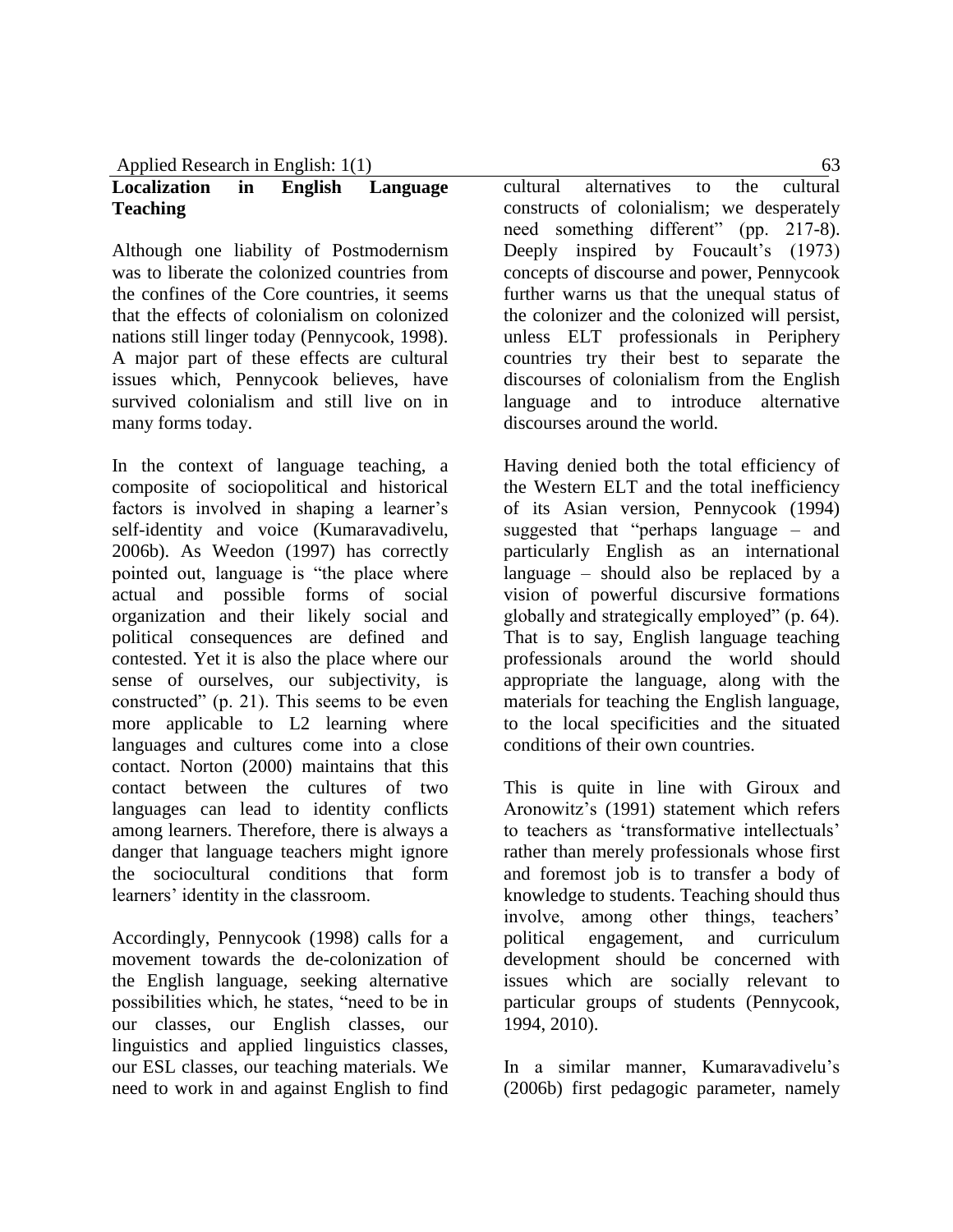the parameter of particularity, states that any postmethod pedagogy "must be sensitive to a particular group of teachers teaching a particular group of learners pursuing a particular set of goals within a particular institutional context embedded in a particular sociocultural mileu" (p. 171). Put another way, advancing a location-specific pedagogy which is based on a clear understanding of linguistic, sociocultural, and political localities of particular students is of prime importance to any postmethod pedagogy. Such an attempt necessarily entails a critical understanding, on the part of English language teachers, lesson planners, materials developers, and policy makers, of the local conditions of learning and teaching. Teachers' understanding of local conditions matures over time as they practice, either individually or as team work, observing and assessing their teaching acts, while trying to figure out solutions to inherent problems.

As stated above, drawing on Pennycook's (1989) words, there is a need in ESL/EFL teacher education "to validate other, local forms of knowledge about language and teaching" (p. 613). Most importantly, learners' local culture and the culture of their learning style should be respected in English language classes (McKay, 2000). English teachers are also recommended to help learners reflect on their own culture whilst learning the English language. For instance, Canagarajah (1999) reported that, motivated by their own cultural and historical backgrounds, English learners in Sri Lanka refused to accept the English language and culture as depicted by the West. Rather, they adapted the language to their own aspirations, needs, and values through re-writing and re-interpreting the

64 Crossing the Threshold of Iranian TEFL

content of their Western-produced textbooks. As a case in point, they included their comments and graphics in the margins of their ESL textbooks which Canagarajah regarded as an archetype of "the strategic ways by which discourses may be negotiated, intimating the resilient ability of human subjects to creatively fashion a voice for themselves from amidst the deafening channels of domination" (p. 197).

Many scholars from different parts of the world have thus called for the localization of English language teaching; among these scholars are Kramsch and Sullivan (1996) and Ellis (1996) who have appreciated the works of those language teachers from periphery regions who have been teaching English effectively without blindly following Western teaching standards. Similarly, some countries have made attempts at influencing the English language by their local cultures and languages through acculturation and indigenization, and in this way, they have developed their own varieties of English (Kirkpatrick, 2007). These new varieties are regarded as forms of a nativised English which, in Pishghadam and Saboori's (2011) words, best suits their local context of language use, represents their culture and nationality, and helps them express their own experiences and ways of thinking.

## **The current status of TEFL in Iran: A call for localization**

Iran has been marginalized like any other country of the Periphery. Its subjugation has recently been intensified due to the political sanctions imposed by the West. Not surprisingly, the practice of TEFL in Iran has not been able to leave this predicament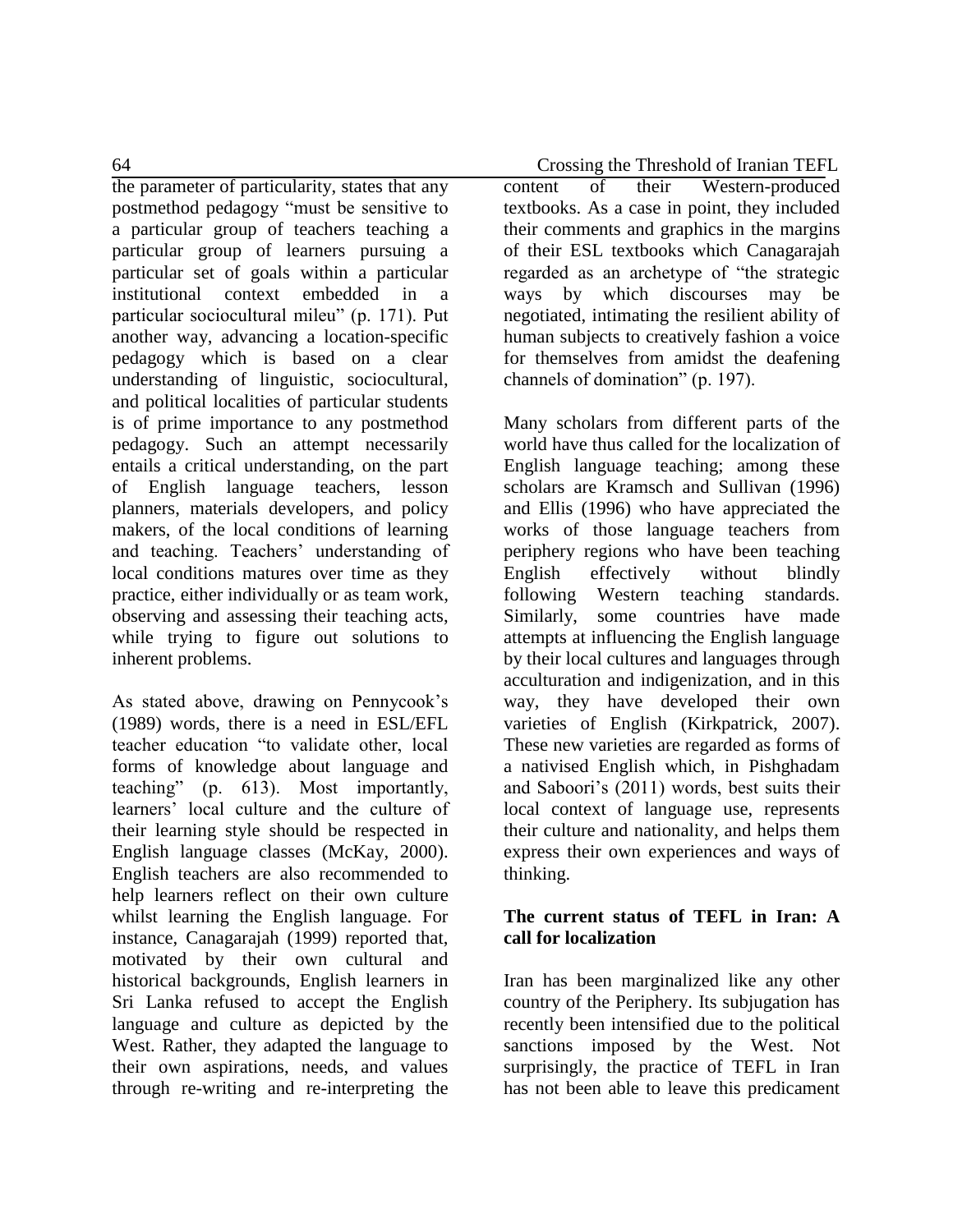untouched. Although a great part of this marginalization may be due to the political issues between Iran and the West, it may not, however, be the best option for us to point a blaming finger solely on the Core countries for the marginalization of the Iranian culture or the loss of Iranian EFL learners' identities, because language institutes in Iran are themselves very much responsible for such marginalization and identity loss. Regrettably, it seems that these institutes are indirectly smoothing the way for the maintenance, via the legitimation, of the status quo, i.e. the dominance of the Western culture in an Iranian and Islamic context, under the guise of competitiveness and professionalism.

One of the most unfortunate facts about the current status of TEFL in Iran is that Iranian English language teachers place a very high premium on acquiring and conforming to the Standard English which is often regarded as a key criterion for the recruitment of English teachers by most language institutes. Likewise, learners of English are often obsessed with imitating a particular variety of English, either British or American English, because the more native-like they are, the more proficient they are considered to be (Pishghadam & Saboori, 2011). Javdani, Mahboudi and Ghafoori (2009) reported how English language learners in Iran show positive attitudes towards the American culture, while trying to act like native speakers of English. In a similar vein of argument, Pishghadam and Navari (2009) maintain that, contrary to the Bakhtinian beliefs, when two cultures come together, there is no guarantee that the two cultures be automatically enriched. As Pishghadam (2011) points out, English language learning classes have the potential to be the sites for

developing the cultural and national identity of language learners. Therefore, English language teachers play a pivotal role in shaping learners' national and cultural identities. However, if they are not welltrained enough to cope with cultural issues, cultural derichment is inevitable. Moreover, in their attempts to study the relationship between mimicry of the native-like accent and Iranian EFL learners' deculturation, Pishghadam and Kamyabi (2008) found out that there was a negative relationship between accent and culture in the sense that the more the learners tried to mimic the native-like accent, the more they were alienated from their home culture (Persian culture). This does not at all mean that aiming a high English proficiency (i.e. Standard British or American accent) could lead to marginalization and cultural derichment; for these things, by themselves, may not necessarily hurt students' culture and identity. What the authors *do* intend to convey is the fact that this way of learning English limits people's creativity in using the language and does not let them express their way of thinking and present their culture through language; rather it makes them turn into a tool for it, which is similar to what has been done through linguistic imperialism.

In another vein of argument, from a critical discourse analytic perspective to analyzing the culture of Iran in English language textbooks, it can be easily discerned that Iran is now experiencing an unprecedented era of marginalization more than any other country of the Periphery. For instance, in a recent series of English textbooks, namely World English 3/the Middle East edition (Johannsen & Chase, 2011), designed specifically for the Middle East region in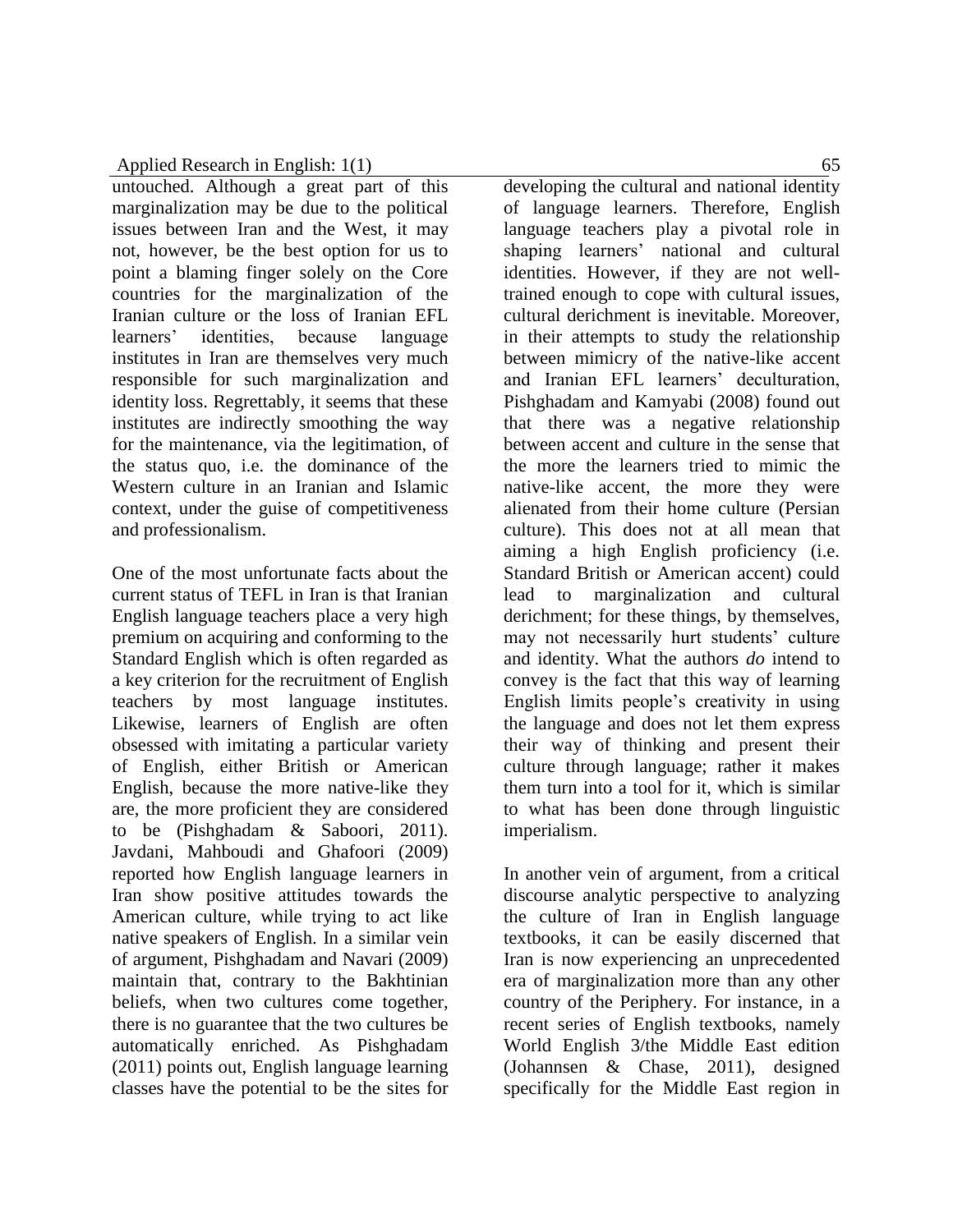which Iran is one of the most important countries, there is *no sign* of Iran in texts, maps and pictures in terms of its people, culture, religion, history, etc. as though Iran has been an ethnic minority not worthy to be mentioned at all. This is in line with Fairclough's (1995) notions of *foregrounding* and *backgrounding* in the sense that, in this series of English textbooks, Iran and Iranian people are in the background while other countries in the Middle East are in the foreground. On the other side of the coin, no exaggeration, it seems that without Iran, the puzzle of the Middle East is incomplete. As a case in point, there are different historical and monumental places in Iran such as, to name just a few, Persepolis/Pasargad in Shiraz, Hegmataneh in Hamadan, Mosques with unique architectures in Isfahan, the Burnt city in Sistan o Balouchestan, and the Castle of Falakol Aflak in Lorestan, which may be interesting and fascinating not only for the Middle East residents but for all people around the world.

Hence, it may not be unfair to suggest that what can be seen from the current practice of TEFL in Iran is reminiscent of colonialism and the global conditioning of the modern era. Teaching the English language to learners who bring with themselves a confluence of political, social, historical, cultural and religious backgrounds to the ELT classrooms may not be fully accomplished through mere exposure and blatant ballyhoos of the Western culture which is prevalent in the *market* of their English teaching materials. Hence, it is recommended that Iranian professionals within the field be cognizant of their dual role in the alleviation or

66 Crossing the Threshold of Iranian TEFL maintenance of the unfortunate loss of identity among Iranian EFL learners.

> It is therefore suggested that ELT professionals in Iran not lose sight of the real localities of the Iranian culture. It may be implied that a shift from seeing learners as followers of Western norms and values, which is seemingly the current practice of TEFL in Iran, to seeing them as socially, culturally, religiously and historically located individuals, which is the future direction that TEFL in Iran should take, needs to be a mandate for Iranian English teachers, materials developers and policy makers. As is clear from recent research on teaching English in Iran, we need to take a look beyond the current state of TEFL in Iran and into the future, with an emphasis on the importance of including the local specificities of the Iranian culture and religion, coming up with a new notion, i.e. Iranian TEFL, which reflects not only the Iranian people's Islamic [thesaurus,](http://dictionary.reference.com/browse/thesaurus?__utma=1.667307237.1314460198.1314460198.1314462869.2&__utmb=1.1.10.1314462869&__utmc=1&__utmx=-&__utmz=1.1314460198.1.1.utmcsr=(direct)|utmccn=(direct)|utmcmd=(none)&__utmv=-&__utmk=41340450) as part of their religious identity, but also their cultural, social, and historical perspectives.

> For this reason, it is suggested that language teachers in Iran pay greater attention to the extent to which Iranian EFL learners, out of individual and social interest, reshape the resources which are available to them, becoming, in this process, not mere imitators of Western way of life but constructors of their own English varieties through which they become capable of expressing their unique ways of thinking and presenting their local cultures. Similarly, another obligation would be to make attempts at fostering the development of local teachers who have a high degree of knowledge regarding Iran's local conditions and Iranian EFL learners' local needs.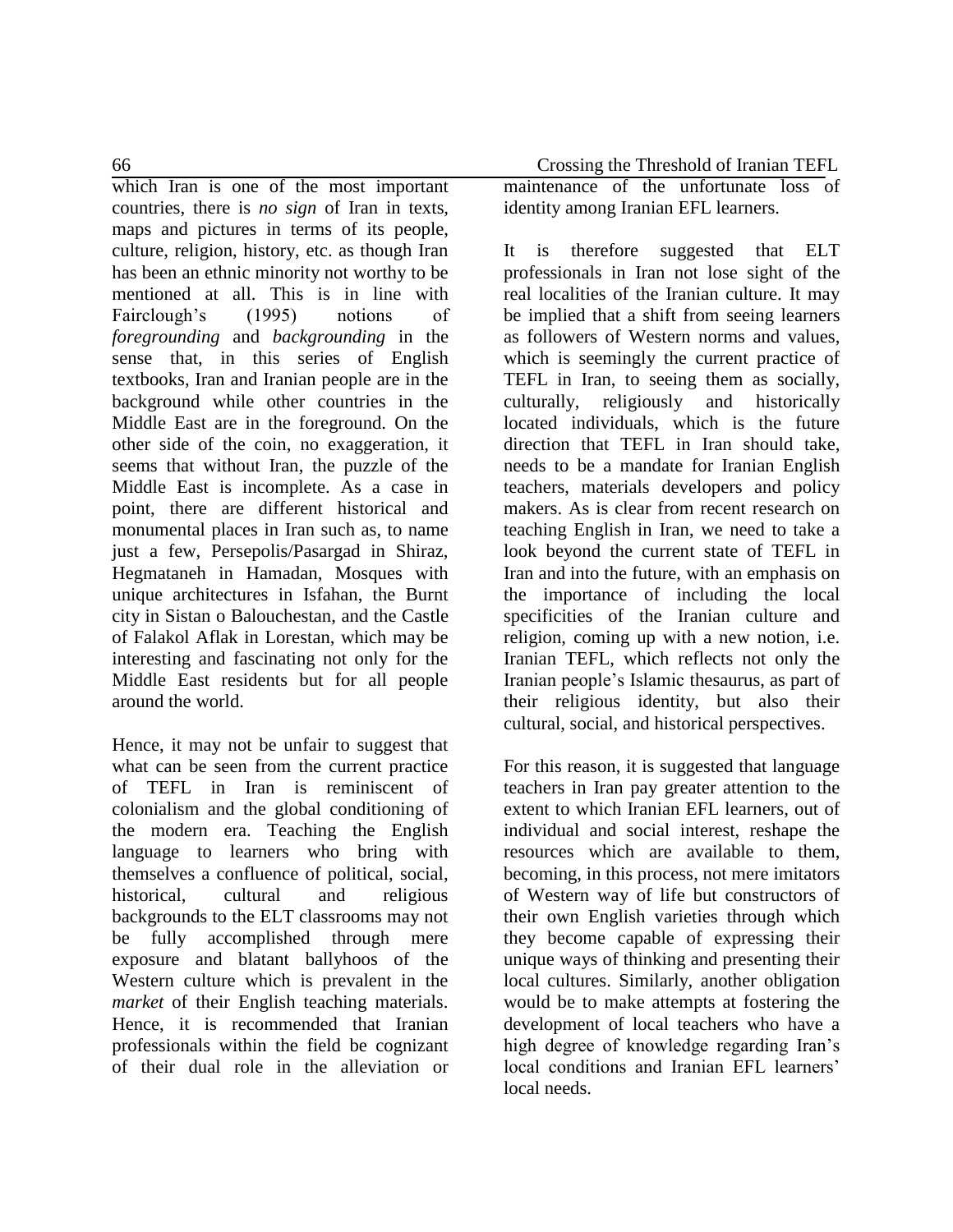If TEFL in Iran thus wants to liberate itself from the bonds of Western domination, it must first recognize its purpose within the context of the Iranian culture. First and foremost, elements of the Iranian culture, history, religion, values, customs, etc. should be outlined *exclusively* by Iranian, not Western, ELT professionals. Next, it is recommended that new English textbooks be designed by teams of native and non-native experts within the ELT field. That is to say, taking a Kachruvian approach, there should be more communication between the ELT professionals in both the Core countries and Iran to better understand the pragmatic needs of the Iranian English learners. The design of these textbooks should be informed by what Pishghadam and Zabihi (2012) refer to as *life syllabus* which highlights the importance of enhancing learners' life qualities, say cultural identity (as it is the primary concern of this paper), in ELT classes alongside their language proficiency.

### **Concluding remarks**

In this paper the authors have tried to show how the West has made every effort to ensure that the English language in its pure British and American forms, along with their specific ideological, cultural, and attitudinal views, are kept as uncontaminated as possible by other localities. Be that as it may, the continuing global tendency of TEFL in Iran is making matters even worse.

The authors have also attempted in this text to discuss what it means to teach English as a foreign language in an Iranian context and to remind the Iranian professionals within the field of their national commitment. Having considered the colonial and

postmodern views of English language teaching, it was argued that, regrettably, TEFL in Iran still lives in the modern era and that the ELT professionals in Iran are themselves very much responsible for the marginalization of Iran by showing positive attitudes towards the American culture. It also seems that most of the Iranian learners still try to conform to the Standard English, as the *prestige* language, and tend to consider it superior to other varieties; accordingly, they try their best to strictly imitate either of these varieties in every way possible.

The authors further argued that there were obvious dangers with this for, as they saw in the discussion of the current practice of TEFL in Iran, the more the learners tried to achieve a native-like mastery of English, the more they were alienated from their own home culture. This deculturation, in turn, was found to lead to learners' loss of identity. This potential problem is accentuated by the fact that the West is working side by side with the Iranians' selfmarginalization, to further subjugate the national, religious and historical identities of Iranian people.

As it was pointed out, language learning for Iranians cannot be something simply found in Western-produced textbooks but should be nationally and culturally accomplished and struggled over. It was therefore suggested that we take greater control of what takes place in the Iranian context of English language teaching. Though it is the fashion of Western countries to denigrate other, not prestigious, English varieties, the progress of the *Iranian TEFL*, i.e. the successful assertion of Iranian local culture against the cultural and ideological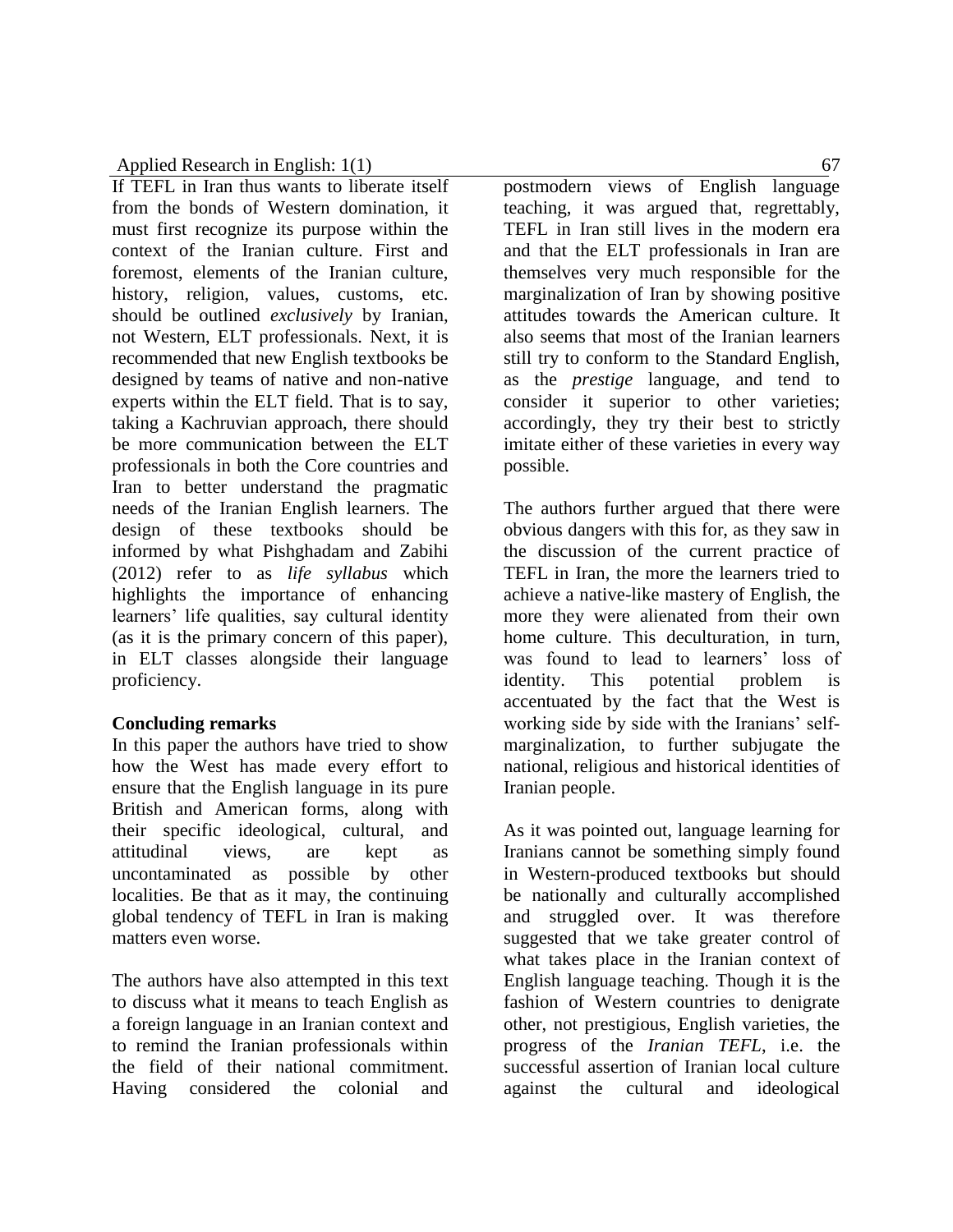domination of the Core countries, can be an antidote to the harshness of all marginalizations Iranians have suffered for centuries. A crucial part of our argument was thus the attempt to show the significance of going beyond the simple representation of Western cultural values in an Iranian context.

Due to the emancipatory potential of Iranian TEFL and its contribution to the betterment of language teaching in Iran, it is thus recommended that further research into the application of Iranian TEFL be carried out, and that, having sought consultations from teams of native English and native Iranian experts in the field, this research should lead to the construction of a national language curriculum which is domesticated to reflect the real localities of the Iranian culture. This curriculum would then be appropriate to the local needs of Iranian EFL learners, and would consider language-related components as well as learners' specific sociocultural, historical, and religious identities.

### **References**

- Alatas, S. H. (1977). *The myth of the lazy native*. London: Frank Cass.
- Ashcroft, B. (2001). Introduction and Chapter 1: Resistance. *Post-colonial transformation*. (pp. 1-44). London: Routledge.
- Bressler, C. E. (2007). *Literary criticism: An introduction to theory and practice (4th ed.)*. NJ: Pearson education.
- Brown, H. D. (2000). *Principles of language learning and teaching.* (4<sup>th Ed.).</sup> London: Longman.

68 Crossing the Threshold of Iranian TEFL

- Cahoone, L. (2003). *From modernism to postmodernism: An anthology*. Blackwell Publishing Ltd.
- Canagarajah, A. S. (1999). *Resisting linguistic imperialism in English teaching*. Oxford: Oxford University Press.
- Carnoy, M. (2005). Globalization, educational trends and the open society. *Paper presented at the Open Society Institute Education Conference 2005: Education and Open Society: A Critical Look at New Perspectives and Demands*. Budapest: Hungary.
- Crystal, D. (2003). *English as a global language.*  $(2^{nd}$  ed). Cambridge: Cambridge University Press.
- Defoe, D. (1910). *The life and adventures of Robinson Crusoe*. Oxford: Clarendon Press.
- DeGraff, M. (2005). Linguists' most dangerous myths: The fallacy of linguistic exceptionalism. *Language in society*, *34*, 533-591.
- Devos, A. (2003). Academic standards, internationalization and the discursive construction of the international student. *Higher Education Research and Development, 22*(2), 155-166.
- Ellis, G. (1996). How culturally appropriate is the communicative approach? *ELT Journal*, *50* (3), 213-218.
- Fairclough, N. (1995). *Critical discourse analysis: The critical study of language*. Language in Social Life Series. London: Longman.
- Foucault, M. (1973). *The order of things: An archaeology of the human sciences*. New York: Vintage Books.
- Freire, P. (1985). *The Politics of education: Culture, power, and liberation*. Boston, MA: Bergin & Garvey.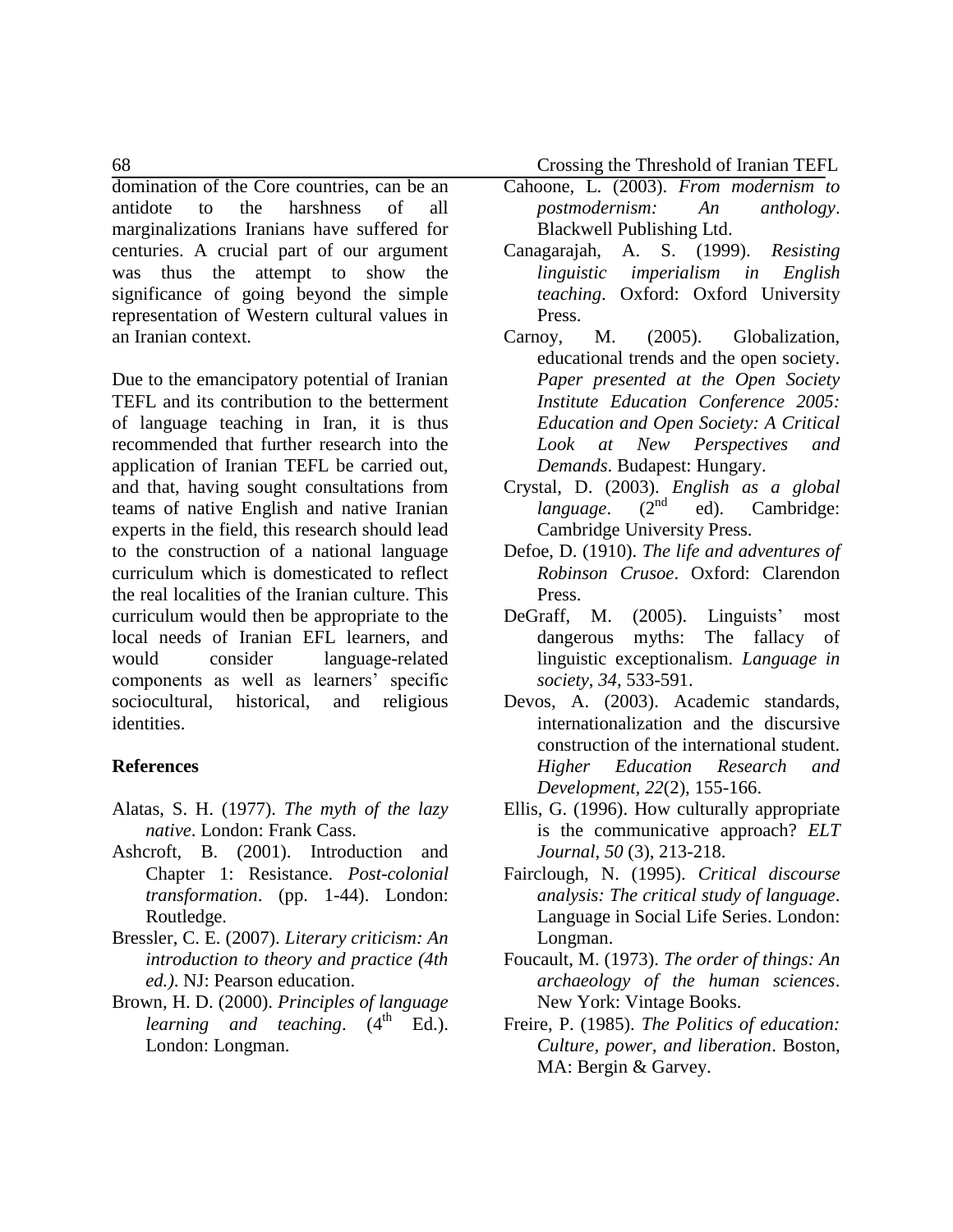- Gardner, H. (1983). *Frames of mind*. New York: Basic Books.
- Giddens, A. (2000). *Runaway world: How globalization reshaping our lives*. New York: Routledge.
- Giroux, H., & Aronowitz, S. (1991). *Postmodern education: Politics, culture and social criticism*. Minneapolis: University of Minnesota Press.
- Ha, P. L. (2004). University classrooms in Vietnam: Contesting the stereotypes. *ELT Journal, 58* (1), 50-57.
- Hornscheidt, A. (2008). A concrete research agenda for critical lexicographic research within critical discourse studies: an investigation into racism/colonialism in monolingual Danish, German and Swedish dictionaries. *Critical Discourse Studies*, *5*(2), 107-132.
- Javdani, F., Mahboudi, H. R., & Ghafoori, N. (2009). The attitudes of Iranian EFL learners toward cross-cultural factors in language learning. *The Journal of Applied Linguistics*, *2*(2), 99-122.
- Johannsen, K. L., & Chase, R. T. (2011). *World English 3: Middle East*. Wales: Cambrian Printers.
- Kachru, B. B. (1982). *The other tongue: English across cultures*. Urbana, IL: University of Illinois Press.
- Kachru, B. (1985). Standards, codification and sociolinguistic realism: The English language in the outer circle. In R. Quirk and H. G. Widdowson (eds.), *English in the World: Teaching and Learning the Language and Literatures*. Cambridge: Cambridge University Press.
- Kachru, B. (1988). The spread of English and sacred linguistic cows. In P. H. Lowenberg (ed.), *Language spread and language policy: Issues, implications and case studies*. Georgetown

University Round Table on Language and Linguistics, 1987. (pp. 207-228). Washington, D. C: Georgetown University Press.

- Kachru, B. (1990). *The alchemy of English: the spread, functions, and models of non-native Englishes*. Urbana: University of Illinois Press.
- Kachru, B. (1996). The paradigms of marginality. *World Englishes, 15*(3), 241-255.
- Karmani, S. (2005). TESOL in a time of terror: Toward an Islamic perspective on applied linguistics. *TESOL Quarterly*, *39*(4), 738-748.
- Kirkpatrick, A. (2007). *World Englishes: Implications for international communication and English language teaching*. Cambridge: Cambridge University Press.
- Kramsch, C., & Sullivan, P. (1996). Appropriate pedagogy. *ELT Journal*, 50 (3), 199-212.
- Kuhn, T. (1962). *The structure of scientific revolutio*ns. Chicago: University of Chicago Press.
- Kumaravadivelu, B. (1994). The postmethod condition: Emerging strategies for second/foreign language teaching. *TESOL Quarterly, 28*, 27-48.
- Kumaravadivelu, B. (2003). Critical language pedagogy: A postmethod perspective on English language teaching. *World Englishes*, *22*, 539-550.
- Kumaravadivelu, B. (2006a). TESOL methods: Changing tracks, challenging trends. *TESOL Quarterly, 40*, 59-81.
- Kumaravadivelu, B. (2006b). *Understanding language teaching: From method to postmethod*. Mahwah: New Jersey.
- Larsen-Freeman, D. (1997). Chaos/complexity science and second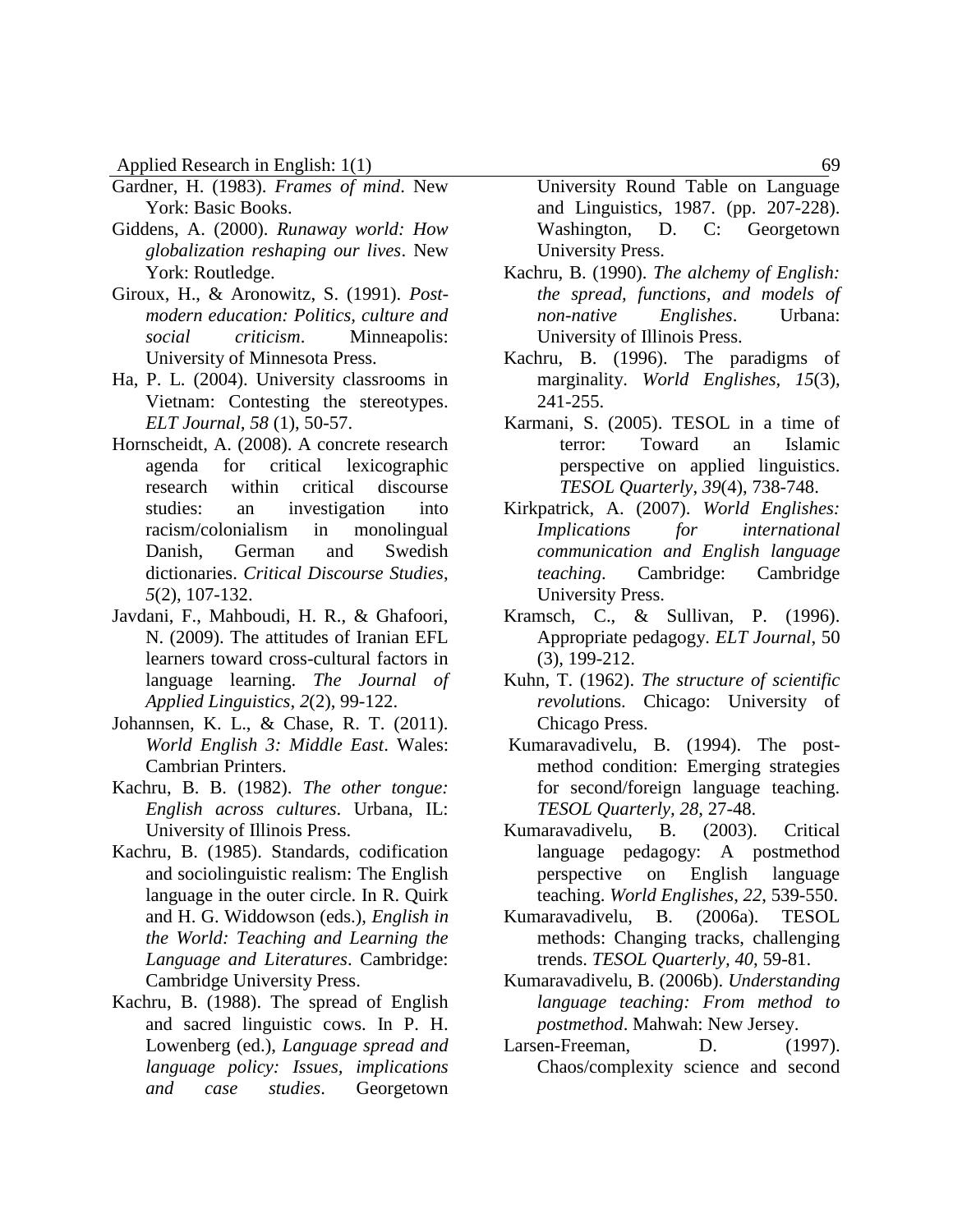70 Crossing the Threshold of Iranian TEFL

language acquisition. *Applied linguistics, 18*, 141-65.

- Liu, M. & Jackson, J. (2008). An exploration of Chinese EFL learners' unwillingness to communicate and foreign language anxiety. *The Modern Language Journal, 92*(3), 71-86.
- Matsunuma, D. (2011). Shifting tenses: Past, present and future impacts of the globalization of English on the English language teaching field. M.A. thesis, Athabasca University, Alberta.
- McKay, S. L. (2000). Teaching English as an international language: Implications for cultural materials in the classroom. *TESOL Journal*, Winter 2000, 7-11.
- McMichael, P. (2008). *Development and social change: A global perspective* (4<sup>th</sup>) ed.). Thousand Oaks: Pine Forge Press.
- Munro, M. J., Derwing, T. M. & Sato, K. (2006). Salient accents, covert attitudes: Consciousness raising pre-service second language teachers. *Prospect, 21*(1), 67-79.
- Nakane, I. (2006). Silence and politeness in intercultural communication in university seminars. *Journal of Pragmatics, 38*(11), 1811-1835.
- Norton, B. (2000). *Identity and language learning*. London: Longman.
- Nunan, D. (1991). *Language teaching methodology*. London: Prentice Hall.
- O'Malley, J.M., & Chamot, A.U. (1990). *Learning strategies in second language acquisition*. Cambridge: Cambridge University Press.
- Oxford, R.L. (1990). *Language learning strategies: What every teacher should know*. Boston, MA: Heinle and Heilnle.
- Pennycook, A. (1989). The concept of the method, interested knowledge, and the politics of language teaching. *TESOL Quarterly, 23* (4), 589-618.
- Pennycook, A. (1994). *The cultural politics of English as an international language*. Harlow, Essex, UK: Longman Group Limited.
- Pennycook, A. (1998). *English and the discourses of colonialism*. London: Routledge.
- Pennycook, A. (1999). Introduction: Critical approaches to TESOL. *TESOL Quarterly, 33,* 329-348.
- Pennycook, A. (2010). *Language as a local practice*. London: Routledge.
- Phillipson, R. (1986). English rules: A study of language pedagogy and imperialism. In R. Phillipson and T. Skutnabb-Kangas (Eds), *Linguicism rules in education*. (pp. 124-343). Roskilde University Centre, Denmark.
- Phillipson, R. (1992). *Linguistic imperialism*. Oxford: Oxford University Press.
- Pishghadam, R. (2011). Introducing Applied ELT as a new approach in second/foreign language studies. *Iranian EFL Journal*, *7* (2), 8-14.
- Pishghadam, R., & Kamyabi, A. (2008). The relationship between accent and deculturation among EFL learners in Iran. Paper presented at the [7th](http://profdoc.um.ac.ir/list-confname-7th%20International%20TELLSI%20Conference.html)  [International TELLSI Conference,](http://profdoc.um.ac.ir/list-confname-7th%20International%20TELLSI%20Conference.html) October 2009.
- Pishghadam, R., & Mirzaee, A. (2008). English language teaching in postmodern era. *TELL*, *2*, 89-109.
- Pishghadam, R., & Navari, S. (2009). *Cultural literacy in language learning: Enrichment or derichment?* A paper presented at UITM of Malaysia.
- Pishghadam, R., & Saboori, F. (2011). A quantitative survey on Iranian English learners' attitudes toward varieties of English: World English or World